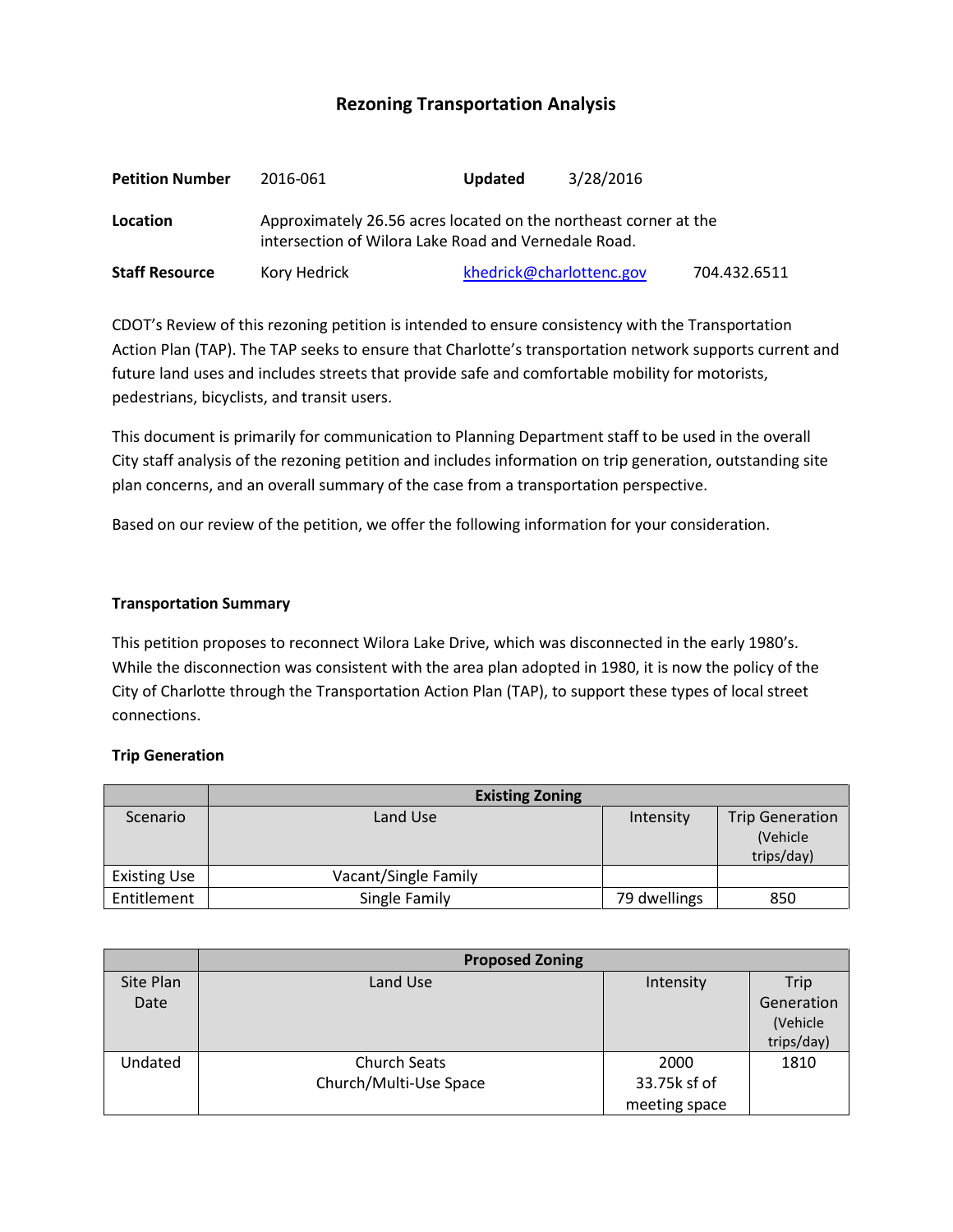|        | Single<br>Family | ) Л<br>24 dwellings |  |
|--------|------------------|---------------------|--|
| $\sim$ |                  |                     |  |

#### **Resolved Issues**

### **Outstanding Issues**

1. CDOT requests that the petitioner install a 12' multi-use path in the existing right of way for Verndale Rd. This connection would be similar to as shown below:



2. The petitioner should remove the cul-de-sacs as part of the proposed street extension of Wilora Lake, and reconnect the existing driveways to Wilora Lake.